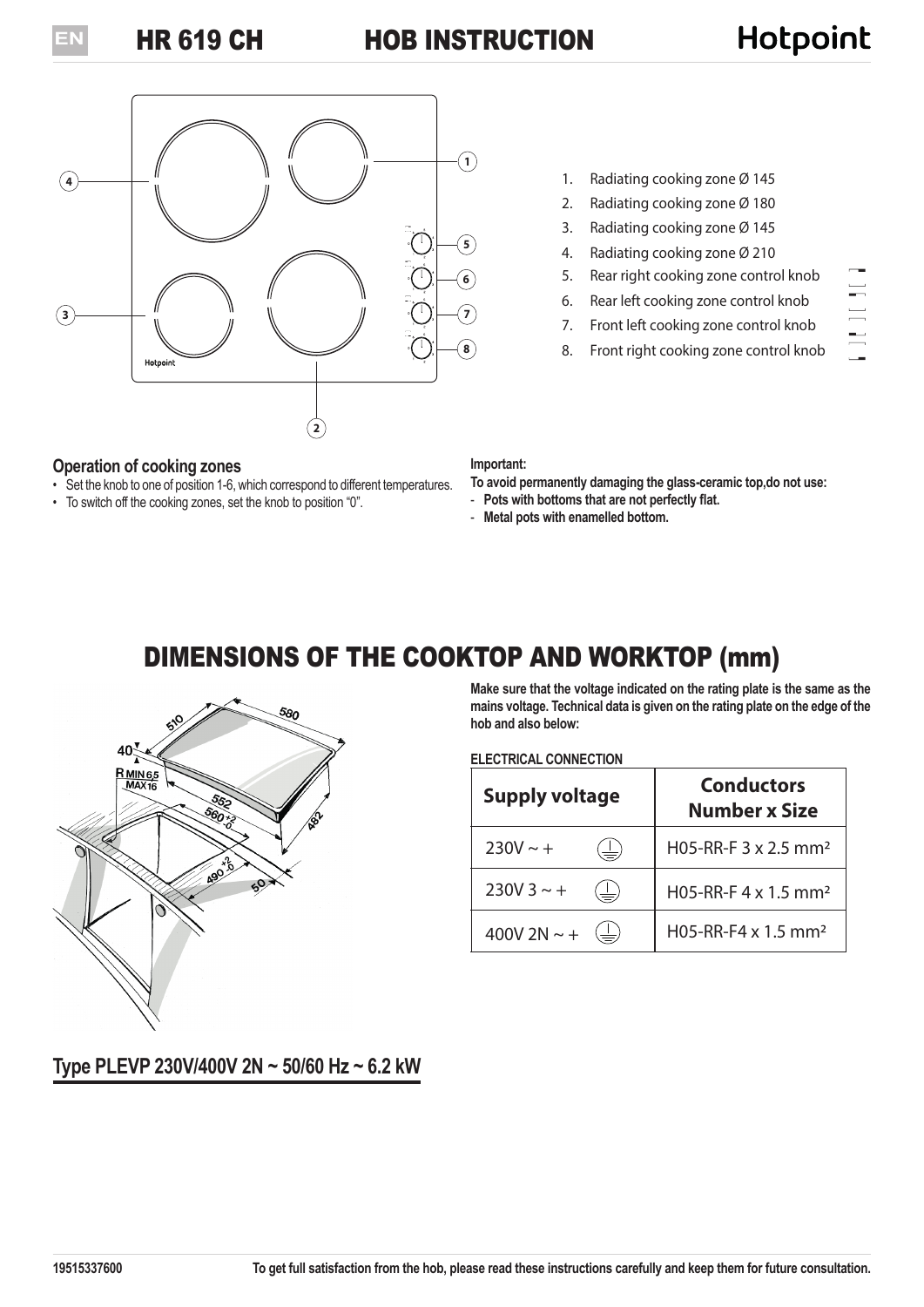## **IMPORTANT SAFETY INSTRUCTIONS**

These instructions shall also be available on website: www.whirlpool.eu

### **YOUR SAFETY AND THAT OF OTHERS IS VERY IMPORTANT**

This manual and the appliance itself provide important safety messages, to be read and always observed.

### **WARNING:**

All messages relevant to safety specify the potential risk to which they refer and indicate how to reduce the risk of injury, damage and electric shocks due to incorrect use of the appliance. Make sure to comply with the following:

- Use protective gloves to perform all unpacking and installation operations.
- The appliance must be disconnected from the power supply before carrying out any installation operation.
- Installation and maintenance must be carried out by a specialised technician, in compliance with the manufacturer's instructions and the local safety regulations in force. Do not repair or replace any part of the appliance unless specifically stated in the user manual.
- The appliance must be earthed.
- The power cable must be long enough for connecting the appliance, fitted in the cabinet, to the power supply.
- For installation to comply with the current safety regulations, an omnipolar switch with minimum contact gap of 3 mm is required.
- Do not use multi-sockets or extension cords.
- Do not pull the appliance's power cable.
- The electrical parts must not be accessible to the user after installation.
- The appliance is designed solely for domestic use for cooking food. No other use is permitted (e.g. heating rooms). The Manufacturer declines any liability for inappropriate use or incorrect setting of the controls.
- The appliance and its accessible parts become hot during use. Care should be taken to avoid touching heating elements. Very young (0-3 years) and young children (3-8 years) shall be kept away unless continuously supervised.
- Children from 8 years and above and persons with reduced physical, sensory or mental capabilities or lack of experience and knowledge can use this appliance only if they are supervised or have been given instructions on safe appliance use and if they understand the hazards involved. Children shall not play with the appliance. Cleaning and user

maintenance shall not be made by children without supervision.

- Do not touch the appliance heating elements during and after use. Do not allow the appliance to come into contact with cloths or other flammable materials until all the components have cooled sufficiently.
- Do not place flammable materials on or near the appliance.
- Overheated oils and fats catch fire easily. Pay attention when cooking food products rich in fat and oil.
- If the surface is cracked, switch off the appliance to avoid the possibility of electric shock (only for appliances with glass surface).
- The appliance is not intended to be operated by means of an external timer or separate remote control system.
- Unattended cooking on a hob with fat or oil can be dangerous and may result in fire. NEVER try to extinguish a fire with water, but switch off the appliance and then cover flame e.g. with a lid or a fire blanket.
- Danger of fire: do not store items on the cooking surfaces.
- Do not use steam cleaners.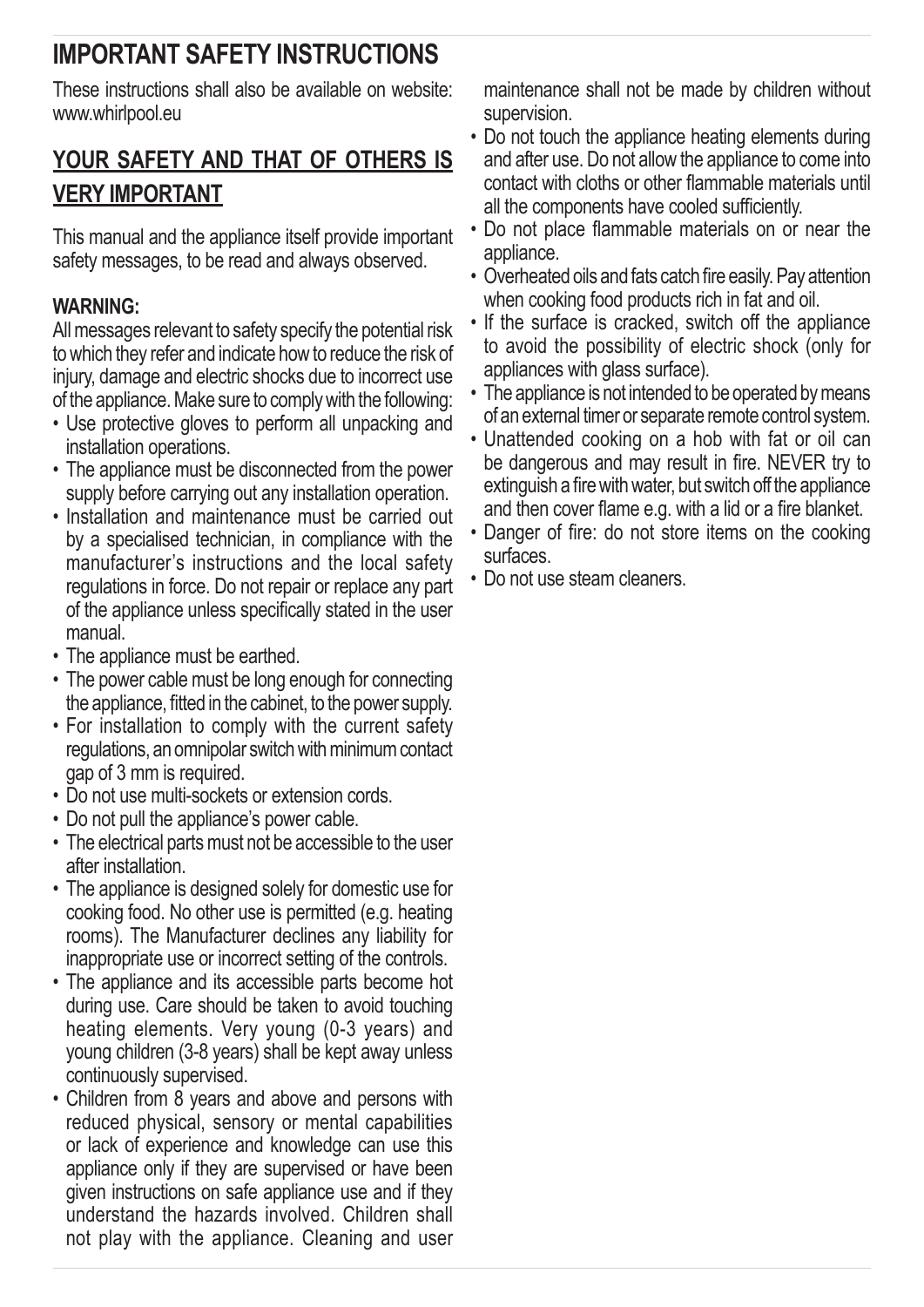#### **BEFORE USING THE COOKING HOB**

#### Before use, remove:

- adhesives stuck on the hob;
- cardboard quards and protective plastic film;
- check whether the hob has been damaged during transport. If in doubt, contact the After Sales Service.

#### **Care and maintenance**

**Important:** never clean the appliance with high pressure water or steam cleaning equipment.

• Clean the hob, when it is cool, after each use. This will prevent the build-up of dirt and make cleaning easier.

• Use a clean cloth, absorbent kitchen wipes and washing up liquid or a specific glass ceramic cleaner.

• Remove baked-on dirt with the special scraper tool (if provided) and specific cleaning products.

• Any food spills should be cleaned off before they dry.

• Do not use abrasive products, chlorine-based cleaners, oven-cleaner spray or pan scourers.

• The hob should be treated periodically with specific products available from the shops, following the manufacturer's instructions.

#### **TROUBLESHOOTING GUIDE**

#### **The hob does not work:**

- Make sure that the power supply is on.

#### **Recommendations**

**Important: Disconnect the hob from the mains before carrying out any installation work or servicing.**

- All electrical connections must be made before connecting the appliance to the power supply.
- Installation must be carried out by a qualified technician in accordance with the manufacturer's instructions and in compliance with local regulations.
- Unpack the hob and make sure that the appliance has not been damaged during transport. If you are not sure contact the dealer or the nearest service centre.

#### **Preparing the housing unit**

• Cut the worktop to fit before installing the appliance. Carefully remove any shavings or sawdust that could prevent the appliance from running properly.

**Attention:** to install the hob on other surfaces than wood (marble, plastic, ceramic, marble, stone, etc.) remember to ask After Sales Service for the fixing plates (fig. 2) Code 4819 404 78697.

- The hob must be fitted in a worktop with a minimum thickness of 20 mm and a maximum of 50 mm.
- Insert a separator panel at a minimum distance of 90 mm from the bottom of the hob, so that it cannot be accessed by the user.
- If there is an oven under the hob, make sure that it is manufactured by us and equipped with a cooling system.
- There must be nothing between the hob and the oven (e.g. cables, insulating material, etc.).
- An adjacent column unit must be installed at least 100 mm from the edge of the hob.
- Cut an opening in the worktop of the given dimensions.
- We recommend you seal the internal edges of the worktop with wood glue or silicone.
- If not already in place, apply the supplied seal to the hob, after cleaning the adhesive surface thoroughly.

#### **Glass-ceramic hob**

#### **Important: remove any protective film before installing the hob.**

Make sure that that the opening in the worktop for the hob is cut according to the dimensions given in the drawing, paying attention to the tolerance range. The hob should not be forced into the worktop. Forcing the glass-ceramic top may cause it to crack (even at a later date)!

- If the worktop is made of wood, use the spring clips and screws provided.
- 1. Secure the spring clips (A) (fig. 1) with the screws provided (B) (fig. 1) as shown, paying attention to the specified distances.

- Turn the hob off and on again, to make sure that the problem has been solved. - Make sure that the knob is not turned to "**0**". Turn the multi-pole switch to "**Off**" for a few minutes and then turn it back to "**On**".

#### **The hob will not switch off:**

- disconnect the hob immediately from the power supply.

#### **AFTER SALES SERVICE**

#### **Before you call the After Sales Service**

• Make sure that you cannot solve the problem yourself following the points described in chapter "Troubleshooting Guide".

**If after the above checks the fault still occurs, get in touch with the nearest After Sales Service**.

Please give:

- a short description of the fault:
- the exact type and model of hob;
- service number (i.e., the number that follows the word SERVICE on the rating plate under the hob itself). The service number is also indicated on the guarantee booklet;
- your full address;
- your telephone number.

If any repairs are required, please contact an authorised **After Sales Service** (to guarantee that original spare parts will be used and repairs carried out correctly). **Failure to comply with these instructions may compromise the safety and quality of the product.**

### INSTALLATION

- 2. Fit the hob into the worktop.
- If the worktop is made of marble, plastic, ceramic, stone, etc., the hob must be secured with special brackets (C) (fig. 2).
- 1. Fit the hob into the worktop (fig. 1).
- 2. Place the 4 brackets (C) in position in accordance with the thickness of the worktop as shown in fig. 2.
- 3. Fasten the 4 screws (D) in the positions (E) (fig. 2).

#### **Electrical connection**

- Regulations require that the appliance be earthed.
- Connection to the mains must be carried out by a qualified technician in accordance with the manufacturer's instructions and in compliance with local regulations.
- The installer is responsible for connecting appliances correctly to the mains and for observing the safety regulations.
- The oven power cable must be long enough to connect the built-in appliance to the mains.
- Observance of safety directives requires that a multipole switch with a minimum contact gap of 3 mm be used for the installation.
- Do not use multiple plug adapters or extension leads.
- After the oven has been installed, the electrical components must be inaccessible.

#### **Connecting the oven to the power supply**

**Note:** the yellow/green earth wire must be connected to the screw with the symbol .

- Strip approx, 70 mm of the cable sheath from the power supply cable (G).
- Strip approx. 10 mm of sheath from the conductors. Insert the cable (G) through the opening in the lid (F).
- Insert the cable into the cable clamp and connect the conductors to the terminal block as indicated in the diagram printed on the lid.
- Secure the power cable (G) by means of the cable clamp.
- Refit the protection lid (F).
- After the electrical connection, fit the hob from the top and hook it to the fixing springs, according to the illustration.

#### **Declaration of conformity**

- This hob (Class Y) has been designed to be used only for cooking. Any other use (such as heating a room) is improper and dangerous.
- This hob has been designed, constructed and marketed in compliance with: - safety objectives of the "Low Voltage" Directive 2006/95/CE (which replaces
	- 73/23/CEE and subsequent amendments). - the protection requirements of Directive "EMC" 2004/108/CE.
	- requirements of EEC Directive 93/68.